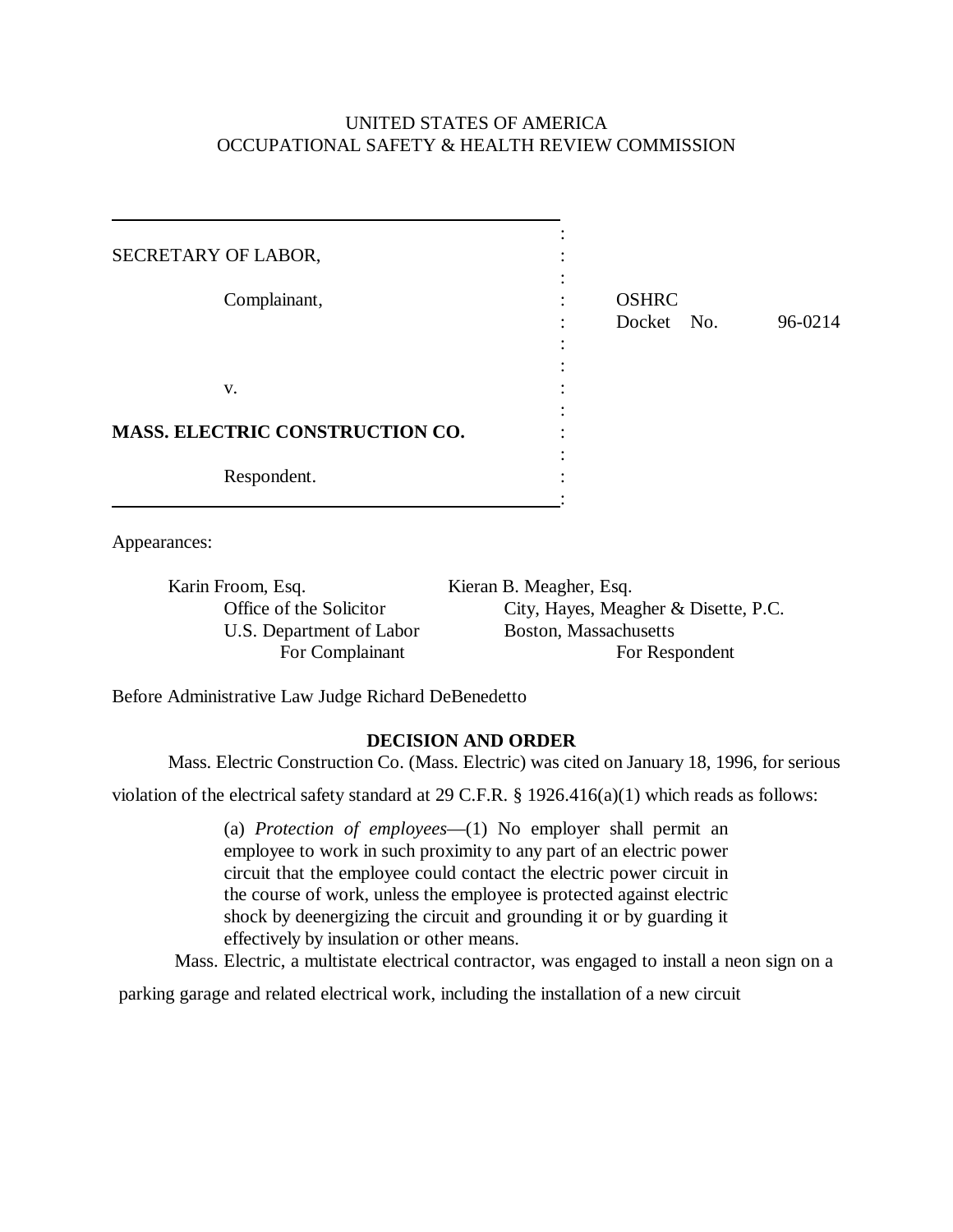breaker in a panelboard which is the focal point of this case. It is undisputed that two of Mass. Electric's employees, one a master electrician and job foreman, the other a journeyman electrician, worked on the electric power circuit while it was energized and neither employee was protected from electric shock by proper insulation or other means.

The OSHA inspection was triggered by an incident which occurred on November 22, 1995, which caused the job foreman to suffer burns from an electric flash while working on the energized circuit. Mass. Electric challenges the citation on the grounds of unpreventable employee misconduct, claiming that "McCormick [the job foreman], by his own admission, acted against established company safety policies known by him and the express instructions of a supervisor." Mass. Electric brief at 2.

The panelboard in question was a 480 volt main distribution panel which served the entire parking garage. Mass. Electric's foreman, Michael McCormick, testified that approximately one week before the November 22 accident, he removed the cover to look at the configuration of the panelboard and determine exactly where the new circuit was to be placed. He saw that the "fingers" of the busbars were wrapped with electrical tape, a condition not previously encountered by Mass. Electric's employees.

Because the new circuit could not be added to the panelboard unless the tape was removed from the busbars, foreman McCormick discussed the matter with his supervisor, Steven Smith, who happened to visit the job site when the taped busbars were discovered. Both McCormick and Smith assumed the panelboard was equipped with a main switch which would shut off the electric power serving the entire garage. They agreed that Smith would contact the garage manager to schedule a "shutdown." On November 21, the day before the accident, Steven Smith telephoned McCormick to inform him that a power shutdown was arranged for the following morning. Before leaving the garage at the end of the day, McCormick took another look at the panelboard to review what needed to be done the following morning when the electric power was to be shut down. It was then that he discovered that there was no main switch to deenergize the electric power. He immediately telephoned Steven Smith to inform him of the problem (Tr. 239-50).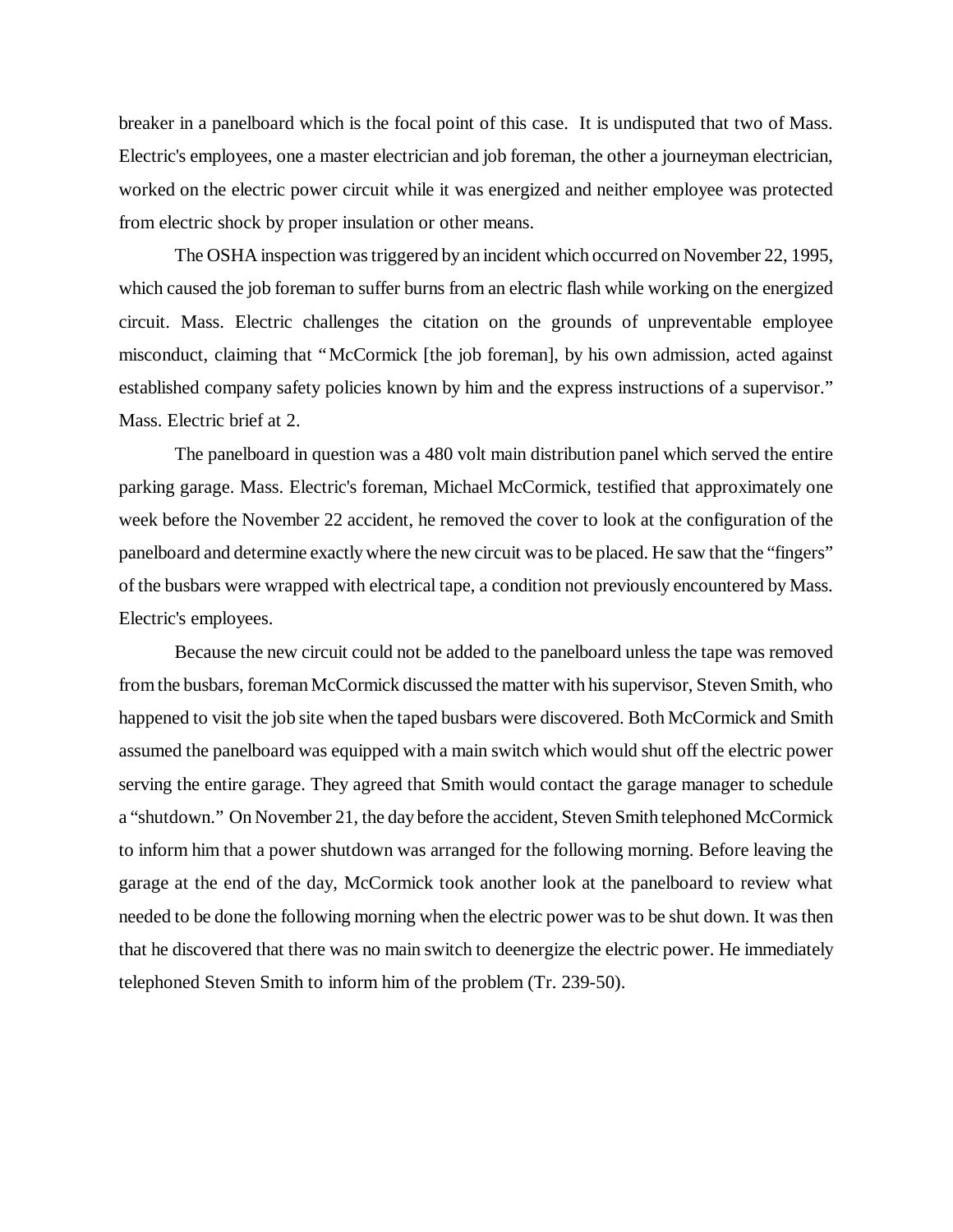The foregoing narrative essentially reflects the way both parties view the events that took place up to the time of the telephone conversation between McCormick and Smith on the eve of the accident. Conflicting accounts of that conversation were presented by the witnesses.

The compliance officer testified that when McCormick related his phone conversation with Steven Smith during an interview on December 1, 1995, he stated that the absence of a main switch in the garage's electrical system was a surprise to both men. They discussed their options, including the need to have the electrical utility company deenergize the power (Tr. 48-52):

> Q: Did you ask Mr. McCormick if he was told anything by Mr. Smith?

> A: Yes. He told me that the way it was left was that Steven Smith told him to go in the next morning, open up the panel, take a look at it and if he felt comfortable installing the breakers hot, then to go ahead and install them. If not, then to call back to the office.

> Q: And Mr. McCormick told you — did he specifically say he felt comfortable?

> > A: Oh, I'm sorry. No, that was somebody else said that.

Mr. McCormick told me that to open — that Steven Smith told him to open up the panel and take a look and see what they could do about installing this breaker hot, without an extended shutdown.

Q: Did Mr. McCormick indicate to you whether he felt that he had any discretion in what to do the next day?

A: Yeah. He said, after the conversation, it was basically left — it was left to his discretion on whether to go ahead and install the breaker hot. If not, he was to call Steven Smith back and Mr. Smith would contact the power company and shut the power down.

Q: Did Mr. McCormick and Mr. Steven Smith — I'm sorry if you already said this, because I may have missed it, did they have any discussion about personal protective equipment?

A: I don't believe they did.

Q: Do you remember if Mr. McCormick said anything to you at that time about it?

A: I believe he said that Steven Smith told him if he needed anything, to give him a call.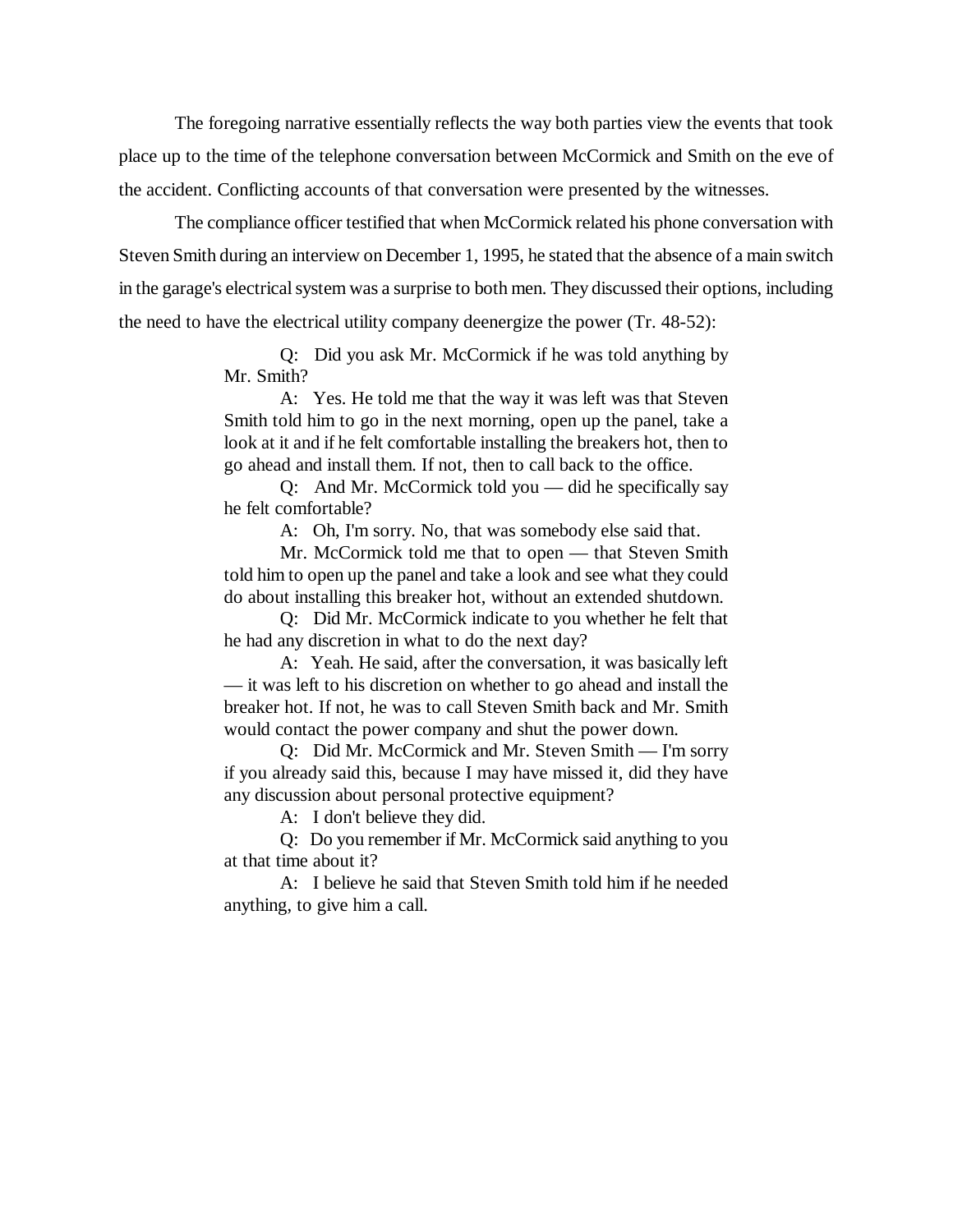The compliance officer went on to testify what McCormick said concerning his use of materials at hand to reduce exposure to the electrical hazard. As Mass. Electric acknowledges: "He attempted to insulate his tools with tape, and wrapped cardboard around the fingers of the bus for insulation. TR, 261. He did not use insulated gloves, properly insulated tools, a face shield, or a rubber mat. TR, 261." Mass. Electric's brief at 5.

The compliance officer's interview with McCormick on December 1, 1995, regarding the accident was tape recorded (Exh. C-5). The compliance officer also obtained a signed written statement from McCormick during that same interview (Exh. C-8).

Appearing as a witness for Mass. Electric, Michael McCormick gave a different version of his conversation with Steven Smith. Citing the hearing transcript, Mass. Electric provides us with a capsule of McCormick's testimony — testimony which forms the basis of the employee misconduct defense:

> Smith instructed McCormick to inspect the circuit panel the following morning. TR, 253. Smith told McCormick that, after McCormick looked at the panel, if he determined he would be comfortable working on the panel while it was energized, he was to call Smith and tell him what protective equipment he would need. TR, 255. If he was not comfortable working on the energized panel, he was to call Smith and they would make arrangements to shut off the power for the building at the source. TR, 255. Either way, McCormick was instructed to call Smith before taking any action. Either way, McCormick was not to work on an energized panel without protective equipment. TR, 255. McCormick understood this instruction. TR, 254-55.

Mass. Electric's brief at 4-5.<sup>1</sup>

Steven Smith, called by Mass. Electric to testify, corroborated McCormick's testimony (Tr.

307-08):

A: Mike started off the conversation with, you know our planned shutdown for tomorrow morning? And I said, yes. He says, are you aware there is no main breaker? And I say, no, I'm not. I says, what are you talking about?

<sup>&</sup>lt;sup>1</sup> It is noteworthy that Mass. Electric's counsel stated during the hearing that he represented Mass. Electric's employees as well as the company itself (Tr. 278).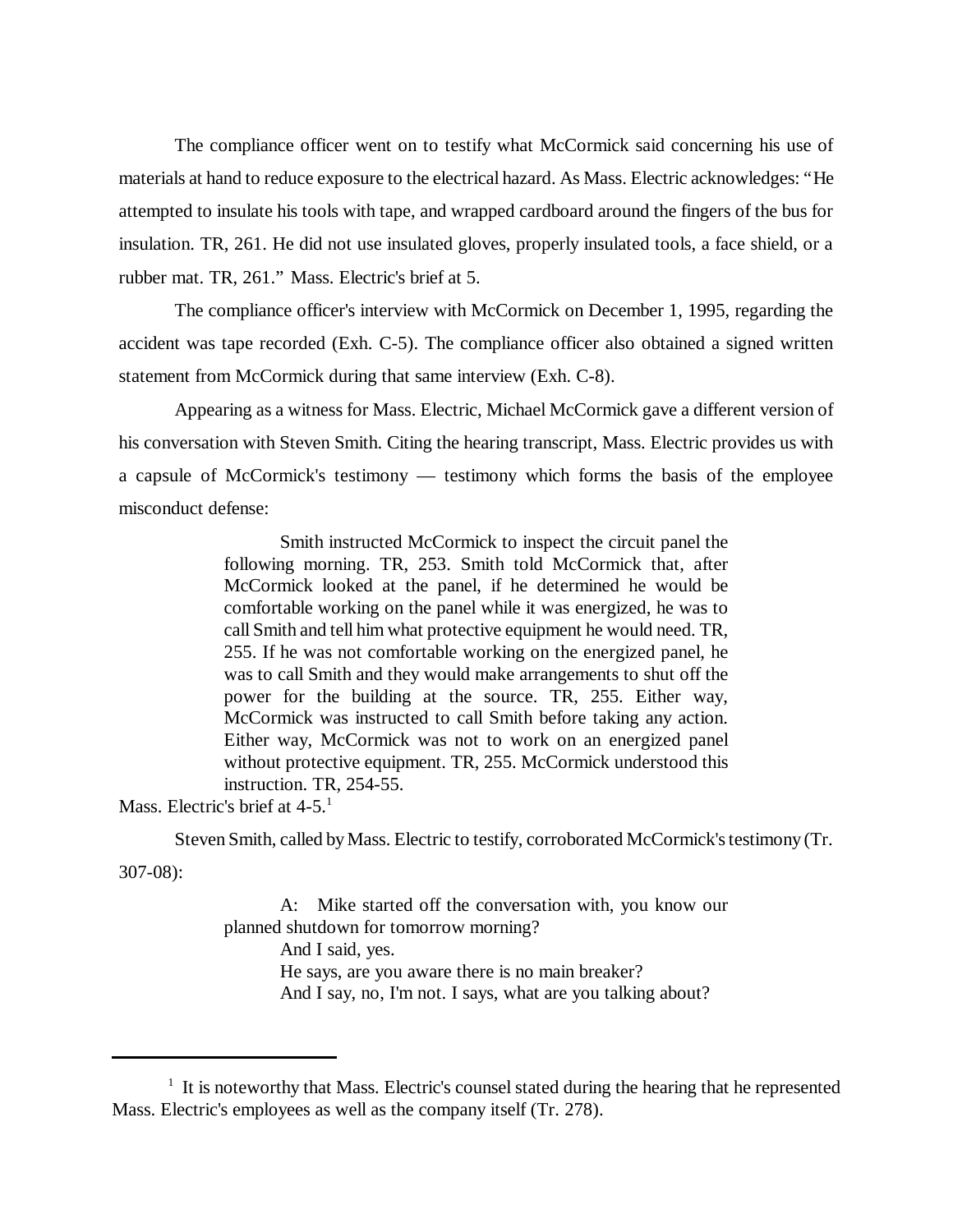He says, there is no main breaker. He asked me, what do you want to do?

I said, Mike, I says, I wasn't aware there wasn't a main breaker. I don't know how we both missed that. I said, you're going to have to look at that tomorrow morning and let me know what you want to do. If you can get in there and work on that safely, call me back and [tell me] what you want for safety equipment to get in there.

Q: What did he say?

A: He says, okay. I'll get back to you tomorrow morning.

Q: In any form of words, Mr. Smith, did you tell Mr. McCormick or authorize Mr. McCormick to proceed to work on the panel the next day without getting back to you?

A: Absolutely not.

Mass. Electric's employee misconduct defense is seriously undermined by several factors. To establish the defense of unpreventable employee misconduct, the employer must show that it had: "established work rules designed to prevent the violation; adequately communicated those work rules to its employees (including supervisors); taken reasonable steps to discover violations of those work rules; and effectively enforced those work rules when they were violated." *Pride Oil Well Svc.*, 15 BNA OSHC at 1815, 1991-93 CCD OSHD at p. 40,585.

First, McCormick's testimony is starkly at odds with the prior statements made at the time he was interviewed by the compliance officer. The tape-recorded interview contains the following relevant exchange (Exh. C-5):

> Q: ...so you told Steven Smith about the problem that there was no main switch and then what happened after that?

> A: That's correct. Well, we discussed, you know, what our options would be...

> > \* \* \* \*

Q: Ok...So you talked...you didn't know what kind of notice the utility company would need and how long the power would be down...

A: So basically what we agreed upon was that the next morning that I would take a look at the panel, to see what could be done, as far as inside the panel. Typically, mounting a breaker in a hot panel is a very common thing that we do. I've done it many times, so that you don't interrupt the power on a building.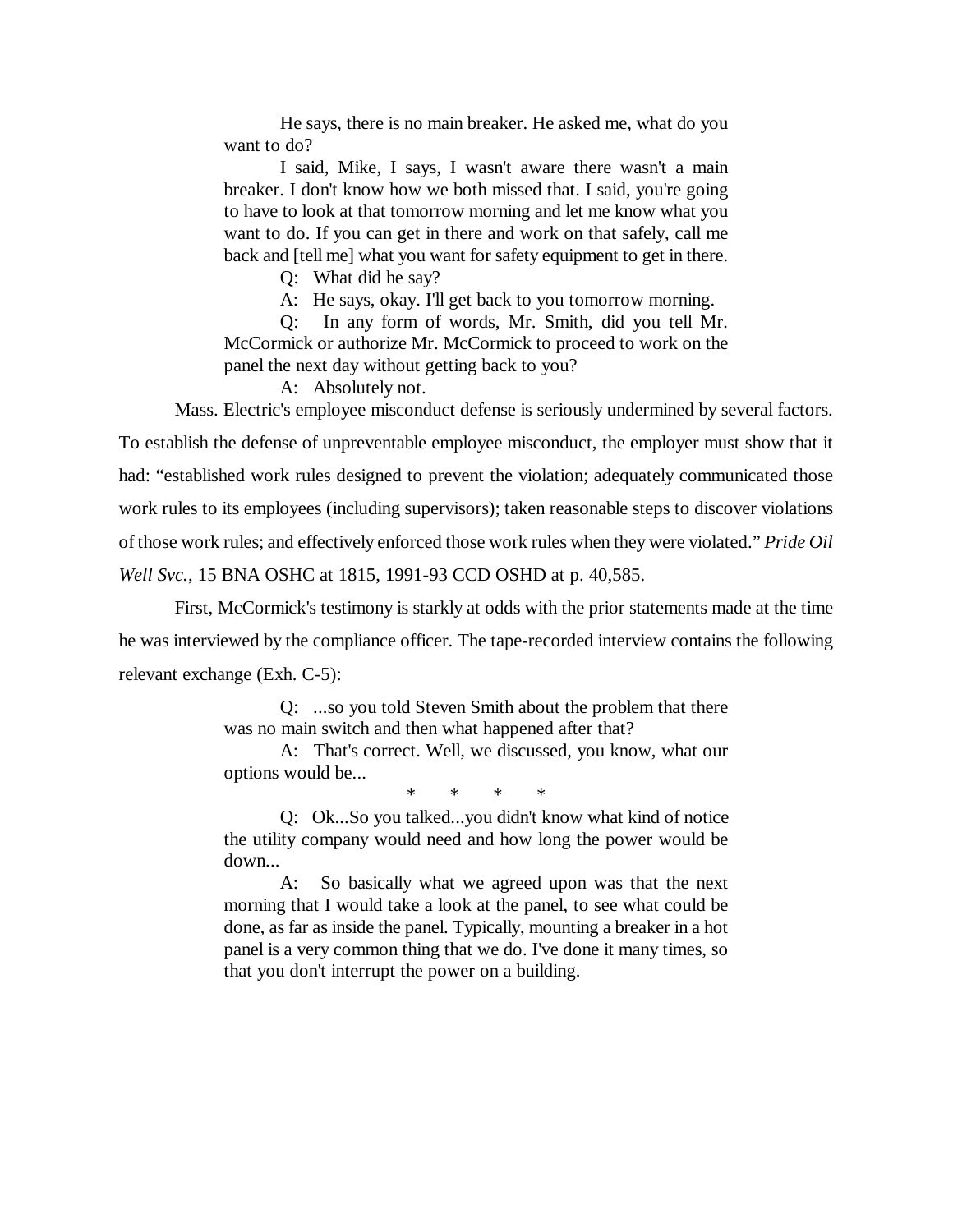\* \* \* \*

Q: So when you had made this agreement the afternoon before, you said you would look at...you know, take the covers off and look and see, and then...was the agreement that you would call Steve and tell him what you saw? Or was it just that you would look and if you thought...?

A: Yeah, I mean, basically, you know, I would look at it and see what my opinion was, at that point, what he...you know, what I thought I could do with it.

Q: Ok. Did he say that, to call me and let me know before you do anything, or was it basically left up to your judgement?

A: I think it was left up to my judgement.

Q: Ok. So after you popped the covers off, what did you do then?

A: Well, I surveyed the situation, and basically, I knew that the tape was the only thing that was stopping us from installing the breaker. At this point I decided that I would see if I could get the tape off, and see what kind of job that would be.

> Q: Ok. So you decided to see if you could get the tape off? A: That's correct.

McCormick gave a matching account in his signed written statement (Exh. C-8):

When we agreed that I would look at the panel that morning, it was left up to my judgement, I believe, on what I would do. I knew that the tape was the only thing that was stopping us from installing the breaker. I decided to see if I could get the tape off...

Second, in contrast to his testimony, Steven Smith's statements to the compliance officer

during the tape-recorded interview were somewhat less assertive and clear as to preconditions that

McCormick had to fulfill before proceeding with his work on the energized circuit (Exh. C-6):

Q: So...tell me about the conversation you had with Mike the night before.

A: Conversation went...Do you realize there's no main breaker; I said, no I didn't realize that; he said "What do you wanna..." he asked me what you wanna do? I says, "Well Mike, I can either call Larry..." I says take a look at it; I said if you're comfortable with installing that hot, I says you do...use your own discretion, and let me know what you're gonna do. I says if you're not comfortable, I said we have to shut down and call Narragansett. ...I said you call me and tell me what you need, you know, what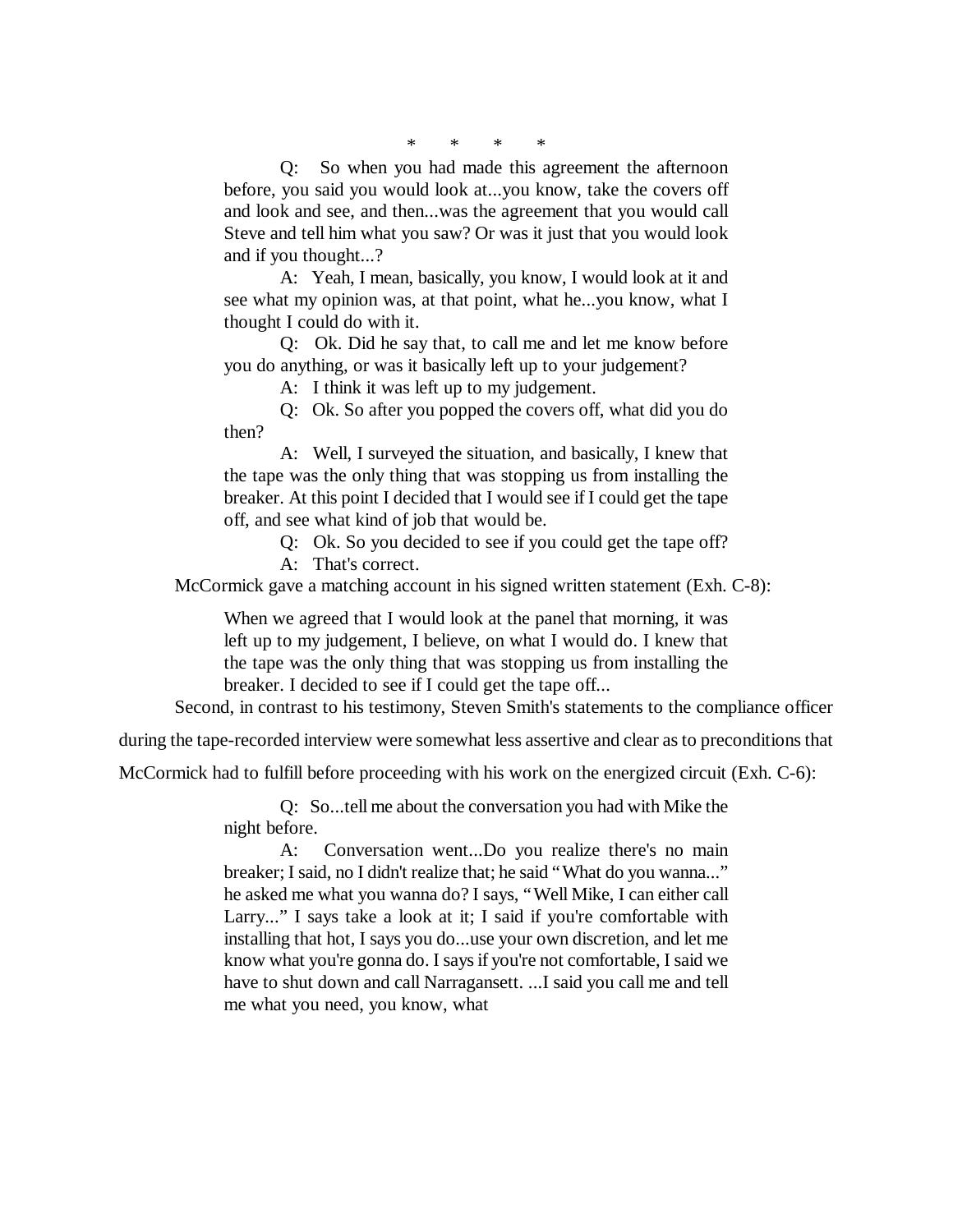ever you want for equipment, safety gear, whatever, let me know and I'll get it there. ...And that was it.

Q: And he never called back?

A: Never called back.

\* \* \* \*

Q: Ok...so you told him basically that if he felt comfortable to use your [sic] own judgement?

\* \* \* \*

A: I says if you're comfortable enough...you know, I said, we install stuff hot before.

Q: Ok. So the understanding...

A: ...it's not out of the ordinary. You tell me if you're comfortable with it, I said you do it. I said if you're not comfortable with it get back to me and let me know. Let me know what you need to do it, if you're comfortable, you wanna do it like that...

Q: So if he felt comfortable doing it like that and he wasn't...didn't need to get back to you he could just go...

A: Use your own judgment.

The third factor undermining Mass. Electric's defense is Steven Smith's laissez-faire attitude concerning the equipment McCormick would need in order to install the circuit while it was energized. The standard calls for "effective" guarding by insulation or other means. It is undisputed that McCormick's efforts to insulate his tools and guard the busbars were not appropriate as effective protection against the electrical hazard that existed.

William Coffin, OSHA's assistant area director and licensed journeyman electrician, testified that having chosen to work on an energized circuit, McCormick and his co-worker (Dennis Smith) were required to use protective equipment consisting of insulation blanket [or rubber matting], face shield, insulated gloves, and insulated tools (Tr. 132). Coffin's testimony was not disputed. In fact, Mass. Electric's safety officer, John Schlittler, testified that Mass. Electric's safety policy for working on a live circuit requires employees to use the "proper personal protective equipment" specified by William Coffin (Tr. 319-20, 327).

Steven Smith acknowledged that he had observed the condition of the taped busbars shortly before the accident (Tr. 304). He knew or should have known precisely what protective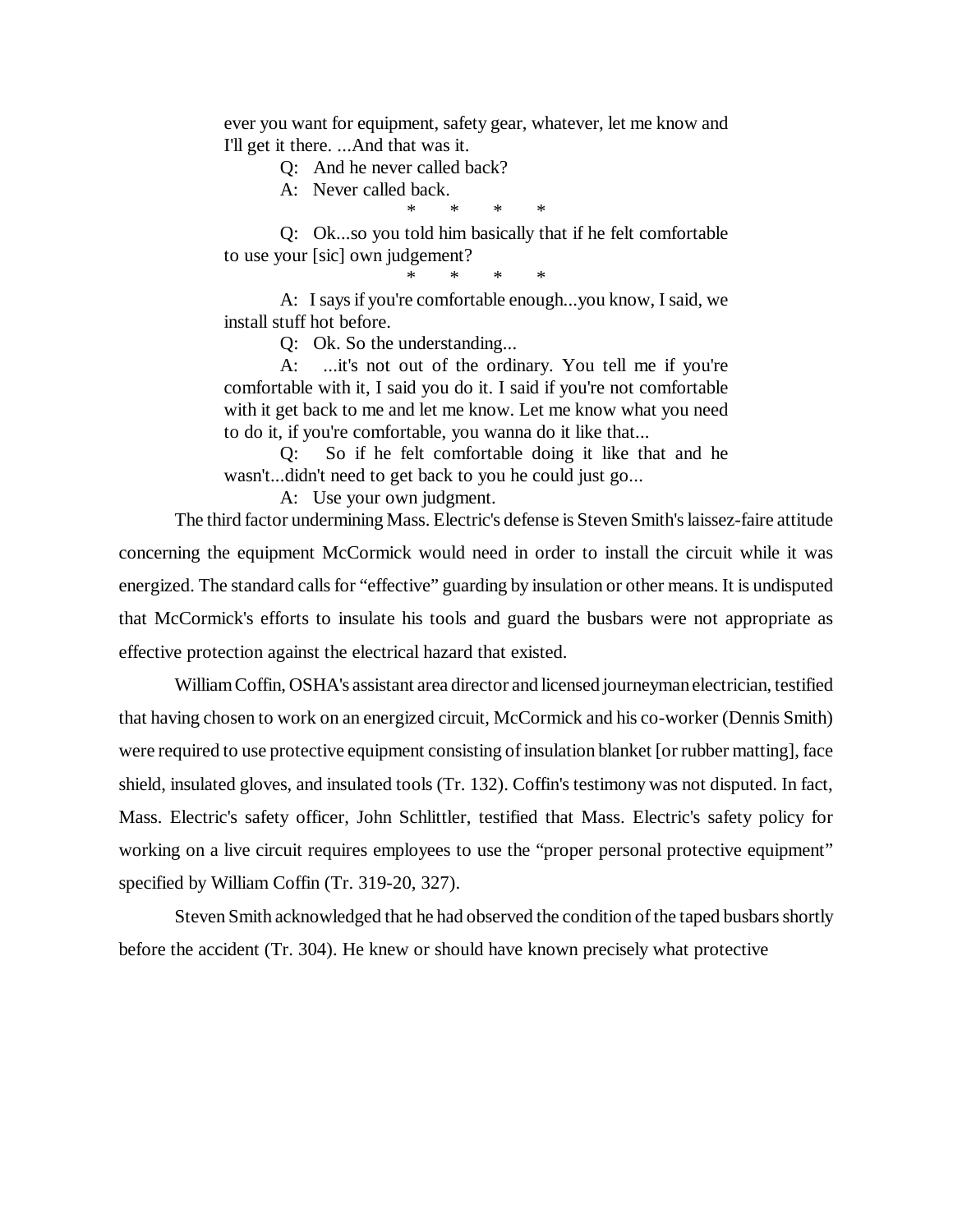equipment McCormick and his co-worker were required to use if they were to remove the tape from the busbars and install the new circuit while the electric power was energized.

An employer does not have recourse to the defense of unpreventable employee misconduct where, as in the instant case, it has a safety program but does not enforce it by insisting upon safe methods and practices at all times. This is particularly true in the business of electrical construction where the stakes are high when events go wrong. As McCormick's first-line supervisor, Steven Smith had the responsibility to make a reasonable effort in assuring that McCormick did not work on the energized circuit before all the required protective equipment was delivered to the site and that such equipment was in fact used. When he addressed the safety issue during his telephone conversation with McCormick on the eve of the accident, Smith clearly did not measure up to that responsibility by merely stating: "Let me know what [safety equipment] you need to do it."<sup>2</sup>

Mass Electric's contention that it had no actual or constructive knowledge of McCormick's violation because it was contrary to both the established work rules and the express instructions of Steven Smith, has no merit. Constructive knowledge has been established because supervisor Steven Smith could have prevented the violation with the exercise of reasonable diligence. Reasonable diligence includes an employer's obligation to anticipate hazards to which employees may be exposed and to take measures to prevent the occurrence. *Pride Oil, supra*, 15 BNA OSHC at  $1814.3$ 

 $2$  With respect to the issue of effective enforcement of the safety rules it should further be observed that while we may agree with Mass. Electric for not taking disciplinary action against McCormick because of the injuries that he sustained, Mass. Electric failed to present any evidence to indicate whether McCormick's co-worker, Dennis Smith, was disciplined for not following the safety rules (Tr. 372).

<sup>&</sup>lt;sup>3</sup> Mass Electric also alleges that McCormick's violation was an isolated act; however, McCormick's statements made to the compliance officer concerning the use of protective equipment suggest otherwise (Tr. 51).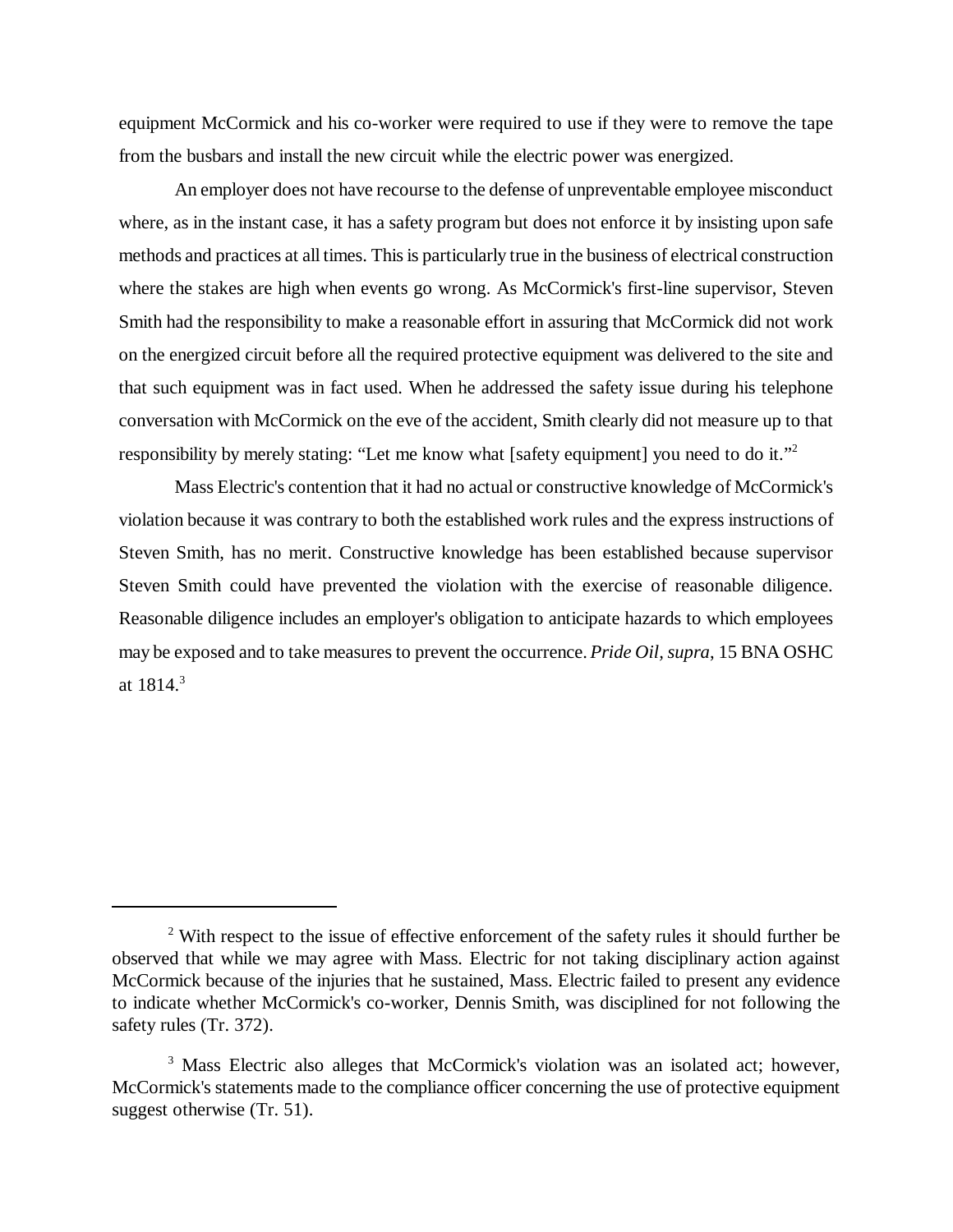It is difficult to discern the relevancy of Mass. Electric's argument regarding the "unique" situation of having to remove tape from the panelboard's busbars. The argument is best summarized by Mass. Electric's responses to certain interrogations which Secretary's counsel cited during the hearing in an effort to clarify the issue of Mass. Electric's safety policy when working on live circuits (Tr. 321-22):

> MS. FROOM: We have to go back an interrogatory to get the frame for it, so I'm going to read interrogatory No.6. Please describe with particularity each and every fact upon which you base the third affirmative defense that the accident and condition arose out of employee error tantamount to misconduct.

> Response. When Mr. McCormick discovered that the fingers of the bus were taped, a condition unique in the experience of Mass. Electric and all its personnel, he should have contacted John Badessa for instructions on how to proceed. Those instructions would have been to deenergize the circuit. Mr. McCormick should not have attempted to scrape the tape with his knife. And a statement to OSHA admits that he erred in working on the energized circuit under the conditions he observed.

> Interrogatory No. 7. With respect to Interrogatory No. 6, describe with particularity, any company policy or rule which the employee allegedly violated.

> And the response. Because the circumstance encountered by Mr. McCormick is to Mass. Electric's knowledge unprecedented, there is no company policy or rule covering the precise situation. However, it is a fundamental tenant of Mass. Electric's safety policy communicated to employees that when in doubt, stop. Employees are constantly informed not to proceed where they do not know the necessary details of an unusual circumstance or uncertain as to the proper way to proceed.

This line of defense--with the omission of Jan Badessa as the person to be contacted and with only slight variations here and there-- was vigorously pursued by Mass. Electric during the hearing, and in its posthearing brief at 3-4. One cannot help but remark upon the obvious disconnectedness in the logice of Mass. Electric's defensive position. The response to the Secretary's interrogatory No. 6 identifies John Badessa as the authoritative person McCormick should have consulted before any work was done on the circuit. The circumstances of Badessa having such a key role in this case does not fit the context of the hearing record. trouble with this argument is that we would have to ignore the obvious and fundamental facts of the case: that Mass. Electric's employees were assigned to work on an electric power circuit; and that both the OSHA